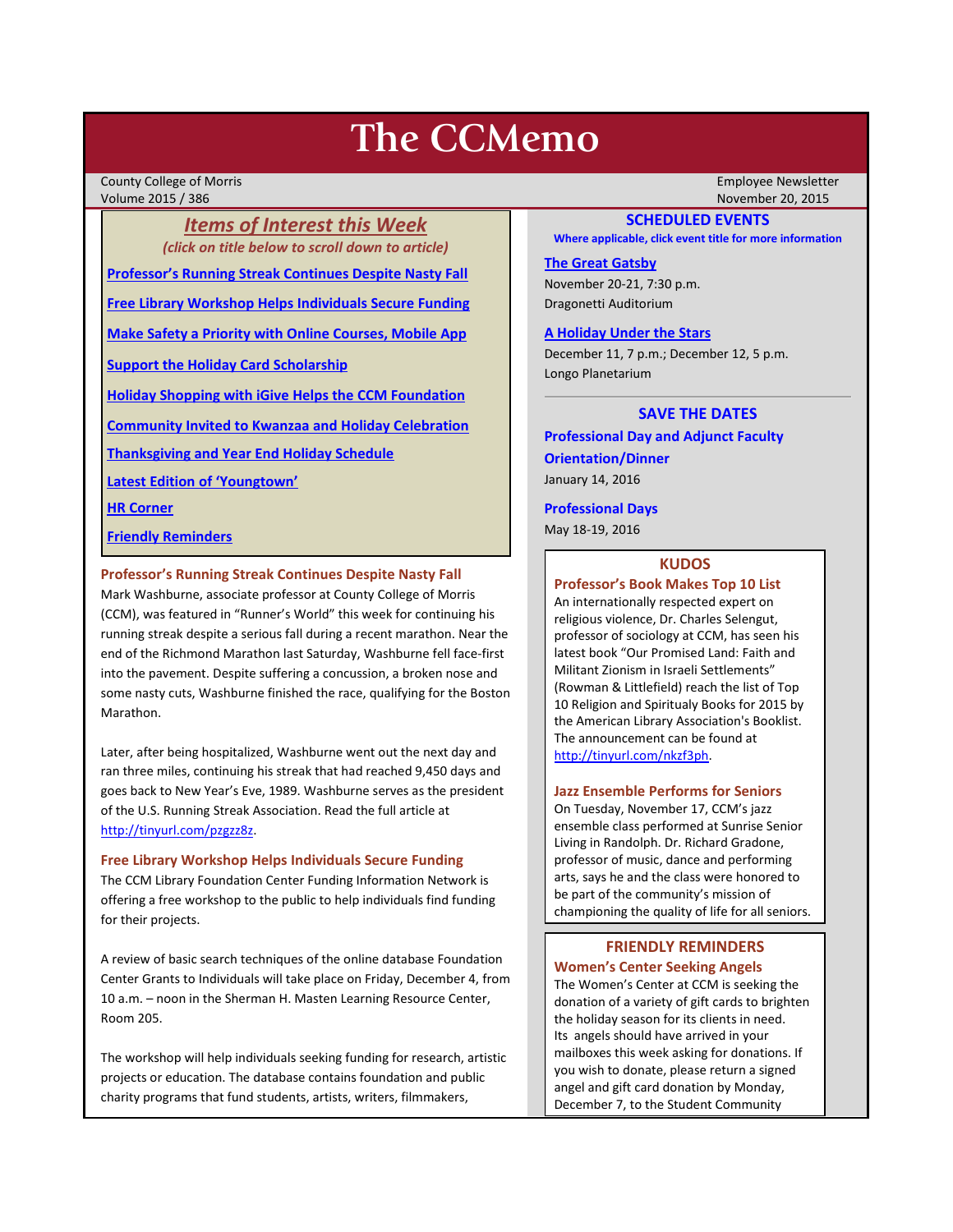musicians, researchers and other individual grant seekers. Read more at [http://tinyurl.com/ojsgkzs.](http://tinyurl.com/ojsgkzs)



# <span id="page-1-0"></span>**Make Safety a Priority with Online Courses, Mobile App**

CCM Public Safety would like employees to know that the New Jersey Office of Homeland Security and Preparedness (NJOHSP) and the Federal Emergency Management Administration (FEMA) are encouraging citizens to report suspicious activity and are alerting them to a smart phone app that can help. Reporting can be done anonymously and all submissions are reviewed at local fusion centers for analysis and dissemination.



Suspicious activity in New Jersey should be reported by calling 866-4- SAFE-NJ (866-472-3365), by emailing

[tips@njhomelandsecurity.gov](mailto:tips@njhomelandsecurity.gov) or by using the SAFE-NJ smart phone app.

The app is available on iOS, Android, and Windows mobile platforms and provides direct connection to NJOHSP's 24-hour counter-terrorism watch desk. More information regarding the app can be found at [http://tinyurl.com/qhcfx5e.](http://tinyurl.com/qhcfx5e)

FEMA is also recommending that

citizens take their online independent study courses concerning workplace security awareness and active shooter preparedness training. The courses are one hour each and have been developed for non-law enforcement, civilian training. They help provide employees with greater situational awareness in the workplace and enhance employees' ability to respond during emergencies.

The course for workplace security awareness can be found at

Center, Room 115. For more information, please contact Tricia Spitnale at ext. 5025.

#### **Holiday Poinsettia Sale Returns at CCM**

The Landscaping and Horticultural Technology (LHT) program at CCM will be holding its annual Holiday Poinsettia Sale starting at the end of November.

Deep red, pink, white and assorted variegated forms of poinsettia, both large and small, will be available. The sale takes place Monday, November 30, through Wednesday, December 2, from noon to 5 p.m. in the LHT greenhouses. More than 500 plants will be available ranging in price from \$5 to \$30. Proceeds from the plant sale benefit the educational activities of the CCM Landscape Club.

## **Chartwells Dining News**

Want the latest on food services here at CCM? Chartwells has created a dining newsletter that offers some interesting pieces of information about the items they offer on campus. Do you know how many types of fruit are offered at the Student Community Center Café? Did you know Twisted Mac is new this year? How about how Chartwells uses 100 percent recycled fiber napkins and coffee sleeves? Find out all of that and more at

[http://tinyurl.com/pzmx4vl.](http://tinyurl.com/pzmx4vl)

# **Faculty and Staff Market Place Coming**

The Office of Campus Life will host the Fall 2015 Faculty and Staff Market Place on Tuesday, December 8, from 11 a.m. – 3 p.m., in the Student Community Center lobby. The event will provide CCM employees the opportunity to sell their crafts, gifts and wares to fellow faculty and staff, as well as students. If you are interested in participating, please contact Campus Life, located in the Student Community Center, Room 226, at ext. 5217. A registration form can be found a[t http://tinyurl.com/pbgpfn6.](http://tinyurl.com/pbgpfn6)

## **Campus Store Holiday Sale**

The CCM Campus Store will be holding its annual employee holiday sale on Monday, December 7. Employees will be able to enjoy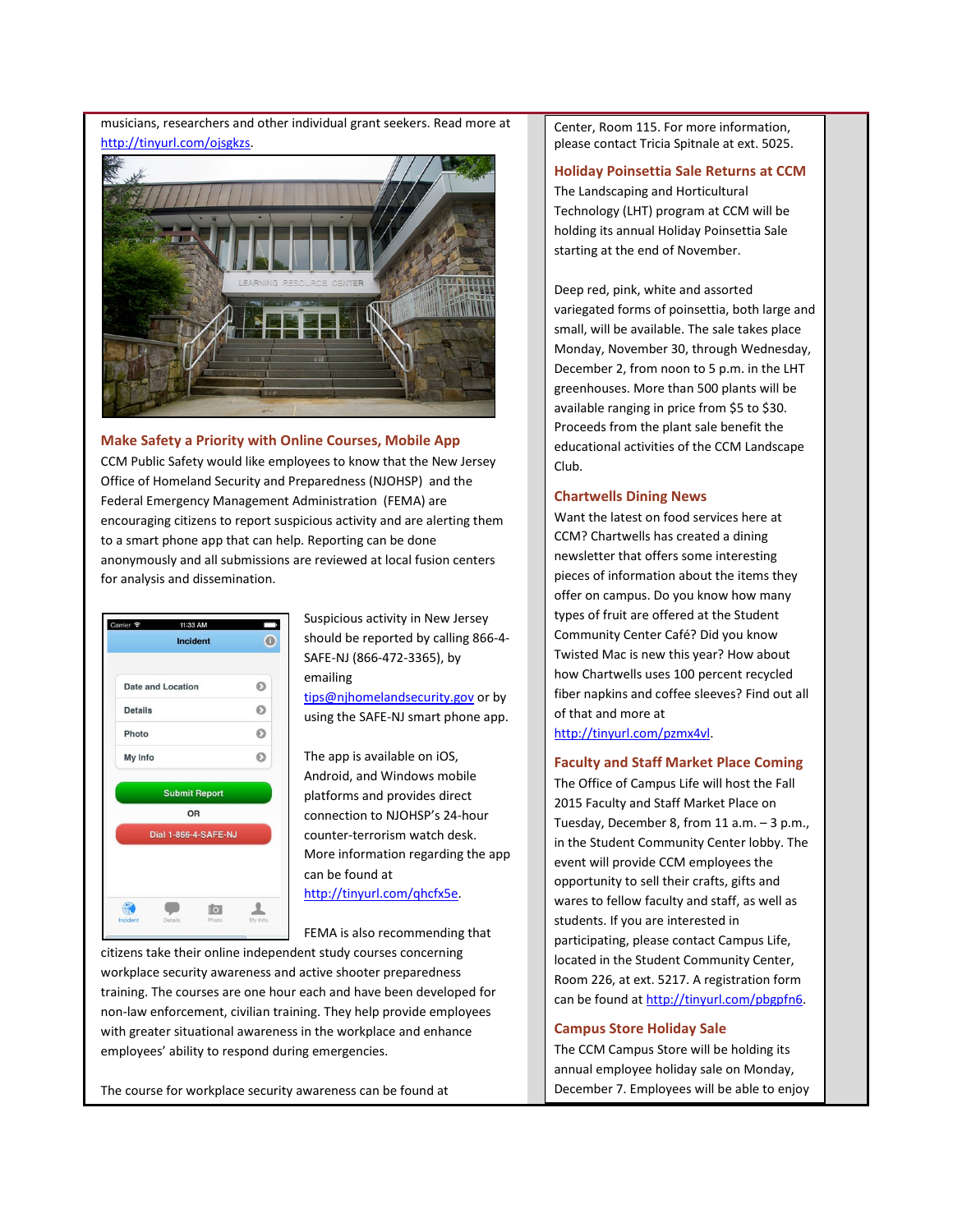http://tinyurl.com/gd9dy9z. The one on active shooter situations can be found at [http://tinyurl.com/pbomcbg.](http://tinyurl.com/pbomcbg)

## <span id="page-2-0"></span>**Support the Holiday Card Scholarship**

Each donation to the CCM Holiday Scholarship Card goes directly to the scholarship fund, which is available to full-time CCM employees or their children for books and fees. In late December, an electronic holiday card will be sent to the entire campus community bearing the names of all donors. There is no need to send your signature, as in years past.

Please consider supporting the holiday card. Send your donation of any amount to Trish McGrath, mail station Henderson Hall, Room 119. Please make checks payable to the CCM Foundation. You can also make your gift online by going t[o www.ccm.edu/donate.](http://www.ccm.edu/donate) On the "Review Your Donation" page, click the "Add special instructions to the seller" line. When the box appears, please type in "Holiday Card."

The deadline for receiving all donations is Friday, December 18. The card will be emailed to the entire CCM community on Monday, December 21. Every donation, no matter how much, is appreciated.



#### <span id="page-2-1"></span>**Holiday Shopping with iGive Helps the CCM Foundation**

Cyber Monday is coming up. Want to help out the CCM Foundation while shopping online for the holidays? Do so through iGive, which donates a percentage of everything you buy to the organization you are connected to. Head t[o http://tinyurl.com/o23oqtd](http://tinyurl.com/o23oqtd) to sign up. More than 1,700 stores participate in iGive. It's easy, and doesn't cost you any more to shop the stores and items you love, or love to give.

#### <span id="page-2-2"></span>**Community Invited to Kwanzaa and Holiday Celebration**

The CCM Educational Opportunity Fund is hosting a Kwanzaa and Holiday Celebration on Thursday, December 3, at 2 p.m. in the Student Community Center, Davidson Rooms A and B. The event will feature a buffet and ceremony and is open to the entire college community.

#### <span id="page-2-3"></span>**Thanksgiving and Year End Holiday Schedule**

CCM will be closed on Thursday, November 26, and Friday, November 27, for Thanksgiving break. Also, the college will be closed beginning

30 percent off savings, excluding electronics and clearance items. The store's hours during that day are 8:30 a.m. – 6:30 p.m.

#### **EOF Children's Book Drive**

The CCM Educational Opportunity Fund (EOF) is promoting children's literacy by participating in the Cops N' Kids Children's Book Drive. The drive runs now through Friday, December 18. Employees can donate new or gently used children's books at the EOF office in Cohen Hall, Room 211, and the Campus Life office at the Student Community Center, Room 226. More information can be found a[t http://tinyurl.com/ogjr7cw.](http://tinyurl.com/ogjr7cw)

#### **Library Book Group**

The CCM Library Book Group will be discussing three stories (including a turkey story – think Thanksgiving) and three essays on story telling by Mark Twain on Wednesday, November 25, at 12:30 p.m. in the library conference room. Read "A Fable," "Hunting the Deceitful Turkey" and "The McWilliamses and the Burglar Alarm" at [http://tinyurl.com/ckrth86.](http://tinyurl.com/ckrth86) Read "How to Tell a Story" and other essays at [http://tinyurl.com/m7s3lr2.](http://tinyurl.com/m7s3lr2) The club typically meets the last Wednesday of the month. Those with questions can contact ext. 5278.

#### **HR CORNER**

#### <span id="page-2-4"></span>**Retirement Consultations**

One-on-one counseling sessions are available as follows with state-approved representatives:

**MetLife** representative David Sharpe will be on campus on Monday, December 7, from 10 a.m. – 2 p.m. in Henderson Hall, Room 107. Emai[l dsharpe2@metlife.com](mailto:dsharpe2@metlife.com) to make an appointment.

**TIAA-CREF** representative Zhee Sarabia will be on campus Monday, November 23 (date change), from 9 a.m. – 4 p.m. in Henderson Hall, Room 107. Call 800-732-8353 to make an appointment. She will also be on campus December 16.

**Prudential** representative Lily Lau will be on campus on Wednesday, December 9, from 9 a.m. – 4 p.m. in Henderson Hall, Room 107. Call 732-236-6782 to make an appointment.